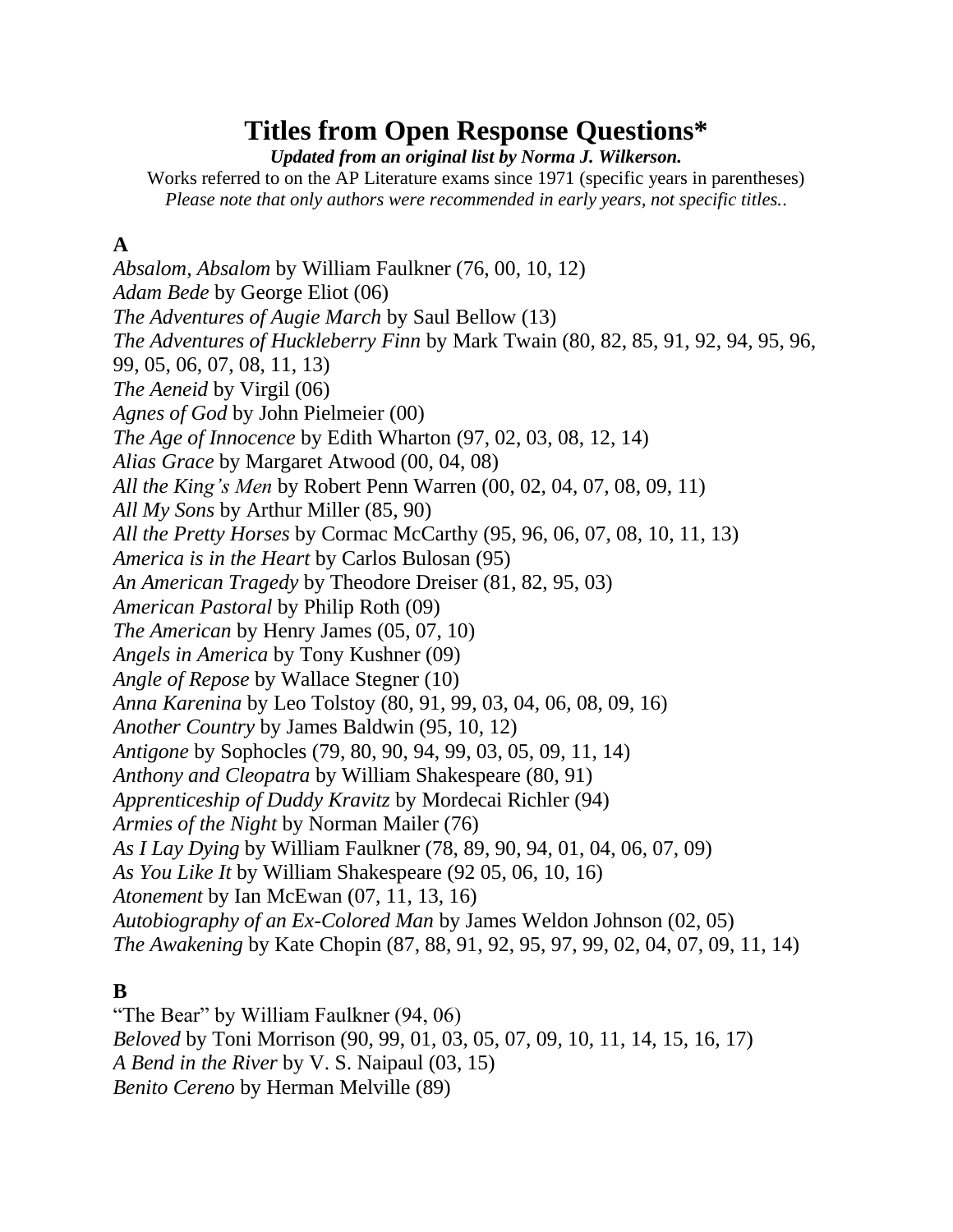*Billy Budd* by Herman Melville (79, 81, 82, 83, 85, 99, 02, 04, 05, 07, 08, 15) *The Birthday Party* by Harold Pinter (89, 97) *Black Boy* by Richard Wright (06, 08, 13, 15) *Bleak House* by Charles Dickens (94, 00, 04, 09, 10) *Bless Me, Ultima* by Rudolfo Anaya (94, 96, 97, 99, 04, 05, 06, 08) *The Blind Assassin* by Margaret Atwood (07, 11, 16) *The Bluest Eye* by Toni Morrison (95, 08, 09) *Bone: A Novel* by Fae M. Ng (03) *The Bonesetter's Daughter* by Amy Tan (06, 07, 1, 161) *Brave New World* by Aldous Huxley (89, 05, 09, 10, 17) *Breath, Eyes, Memory* by Edwidge Danticat (13) *Brideshead Revisted* by Evelyn Waugh (12) *Brighton Rock* by Graham Greene (79) *Broken for You* by Stephanie Kallos (09) *The Brothers Karamazov* by Fyodor Dostoevski (90, 08) *Brown Girl, Brownstones* by Paule Marshall (13) *The Burgess Boys* by Elizabeth Strout (16)

### **C**

*Candida* by George Bernard Shaw (80) *Candide* by Voltaire (80, 86, 87, 91, 95, 96, 04, 06, 10) *The Canterbury Tales* by Geoffrey Chaucer (06) *The Caretaker* by Harold Pinter (85) *Catch-22* by Joseph Heller (82, 85, 87, 89, 94, 01, 03, 04, 05, 07, 08, 11, 15, 16) *The Catcher in the Rye* by J. D. Salinger (01, 08, 11, 13) *Cat on a Hot Tin Roof* by Tennessee Williams (00) *Cat's Eye* by Margaret Atwood (94, 08, 09, 13, 15) *The Centaur* by John Updike (81) *Ceremony* by Leslie Marmon Silko (94, 96, 97, 99, 01, 03, 05, 06, 07, 09, 12) *The Cherry Orchard* by Anton Chekhov (71, 77, 06, 07, 09, 10) *The Cider House Rules* by John Irving (13) *The Chosen* by Chaim Potok (08, 13) "Civil Disobedience" by Henry David Thoreau (76) *Cold Mountain* by Charles Frazier (06, 08) *The Color Purple* by Alice Walker (92, 94, 95, 96, 97, 05, 08, 09, 12, 13, 16) *Coming Through Slaughter* by Michael Ondaatje (01) *Copenhagen* by Michael Frayn (09) *The Country of the Pointed Firs* by Sarah Orne Jewett (10) *Cry, The Beloved Country* by Alan Paton (85, 87, 91, 95, 96, 07, 09) *Crime and Punishment* by Fyodor Dostoevski (76, 79, 80, 82, 88, 96, 99, 00, 01, 02, 03, 04, 05, 09, 10, 11, 16)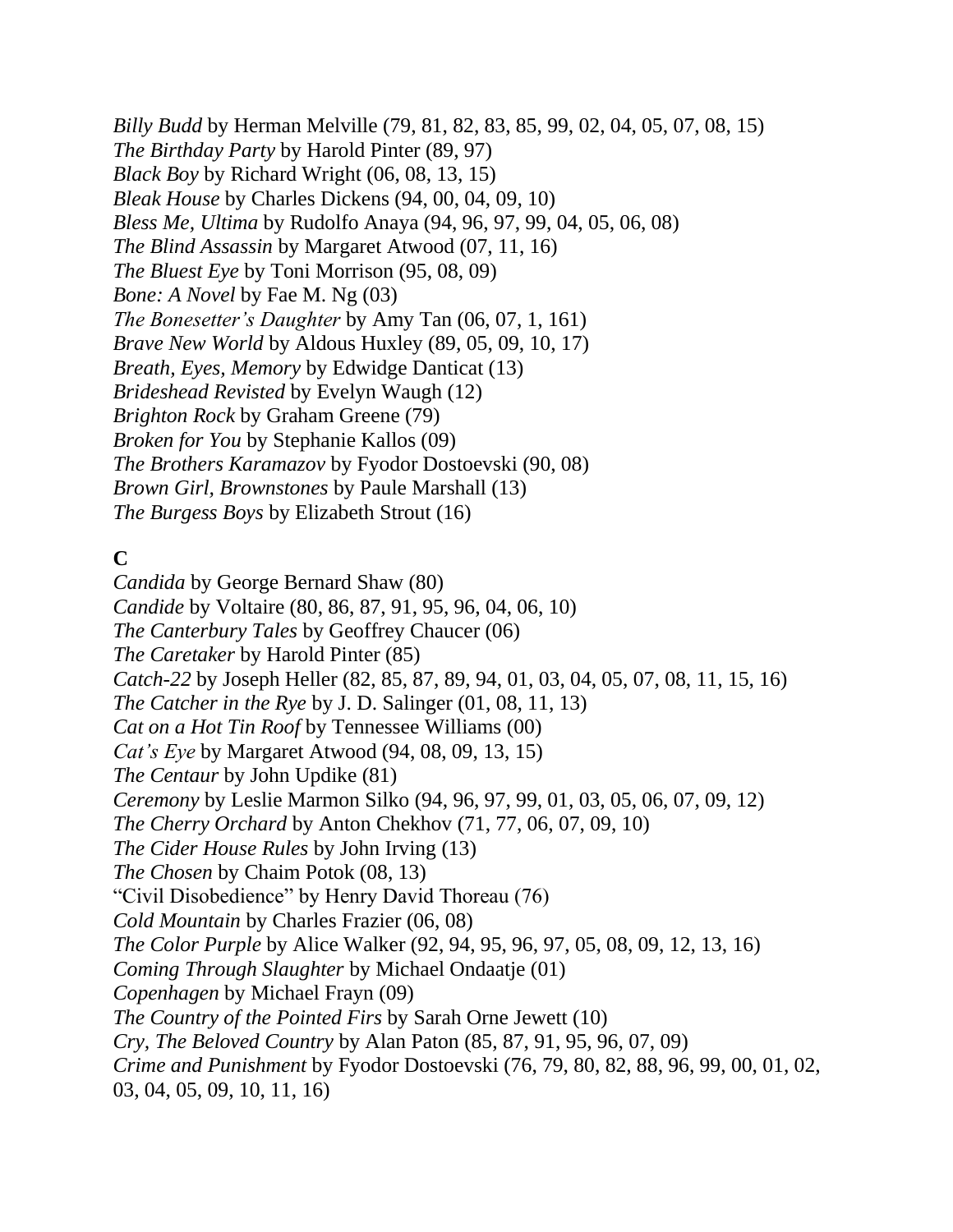"The Crisis" by Thomas Paine (76) *The Crossing* by Cormac McCarthy (09) *The Crucible* by Arthur Miller (71, 83, 86, 89, 04, 05, 09, 14, 15, 16)

#### **D**

*Daisy Miller* by Henry James (97, 03, 12) *Dancing at Lughnasa* by Brian Friel (01) *David Copperfield* by Charles Dickens (78, 83, 06, 13) "The Dead" by James Joyce (97) *The Death of Ivan Ilyich* by Leo Tolstoy (86) *Death of a Salesman* by Arthur Miller (86, 88, 94, 03, 04, 05, 07, 12, 14) *Delta Wedding* by Eudora Welty (97) *Desire under the Elms* by Eugene O'Neill (81) *Dinner at the Homesick Restaurant* by Anne Tyler (97) *The Divine Comedy* by Dante Alighieri (06) *The Diviners* by Margaret Laurence (95) *Doctor Faustus* by Christopher Marlowe (79, 86, 99, 04, 11) *Doctor Zhivago* by Boris Pasternak (10) *A Doll House* by Henrik Ibsen (71, 83, 87, 88, 95, 05, 09, 16) *The Dollmaker* by Harriet Arnot (91) *Don Quixote* by Miguel de Cervantes (01, 04, 06, 08) *Dracula* by Bram Stoker (17) *Dreaming in Cuban* by Cristina Garcia (03) *Dutchman* by Amiri Baraka/Leroi Jones (03, 06)

### **E**

*East of Eden* by John Steinbeck (06) *Emma* by Jane Austen (96, 08) *An Enemy of the People* by Henrik Ibsen (76, 80, 87, 99, 01, 07) *The English Patient* by Michael Ondaatje (17) *Equus* by Peter Shaffer (92, 99, 00, 01, 08, 09) *Ethan Frome* by Edith Wharton (80, 85, 03, 05, 06, 07, 14) *The Eumenides* by Aeschylus (in *The Orestia*) (96) *Extremely Loud and Incredibly Clear* by Jonathan Safran Foer (16)

### **F**

*The Fall* by Albert Camus (81) *A Farewell to Arms* by Ernest Hemingway (99, 04, 09) *The Father* by August Strindberg (01) *Fathers and Sons* by Ivan Turgenev (90) *Faust* by Johann Goethe (02, 03)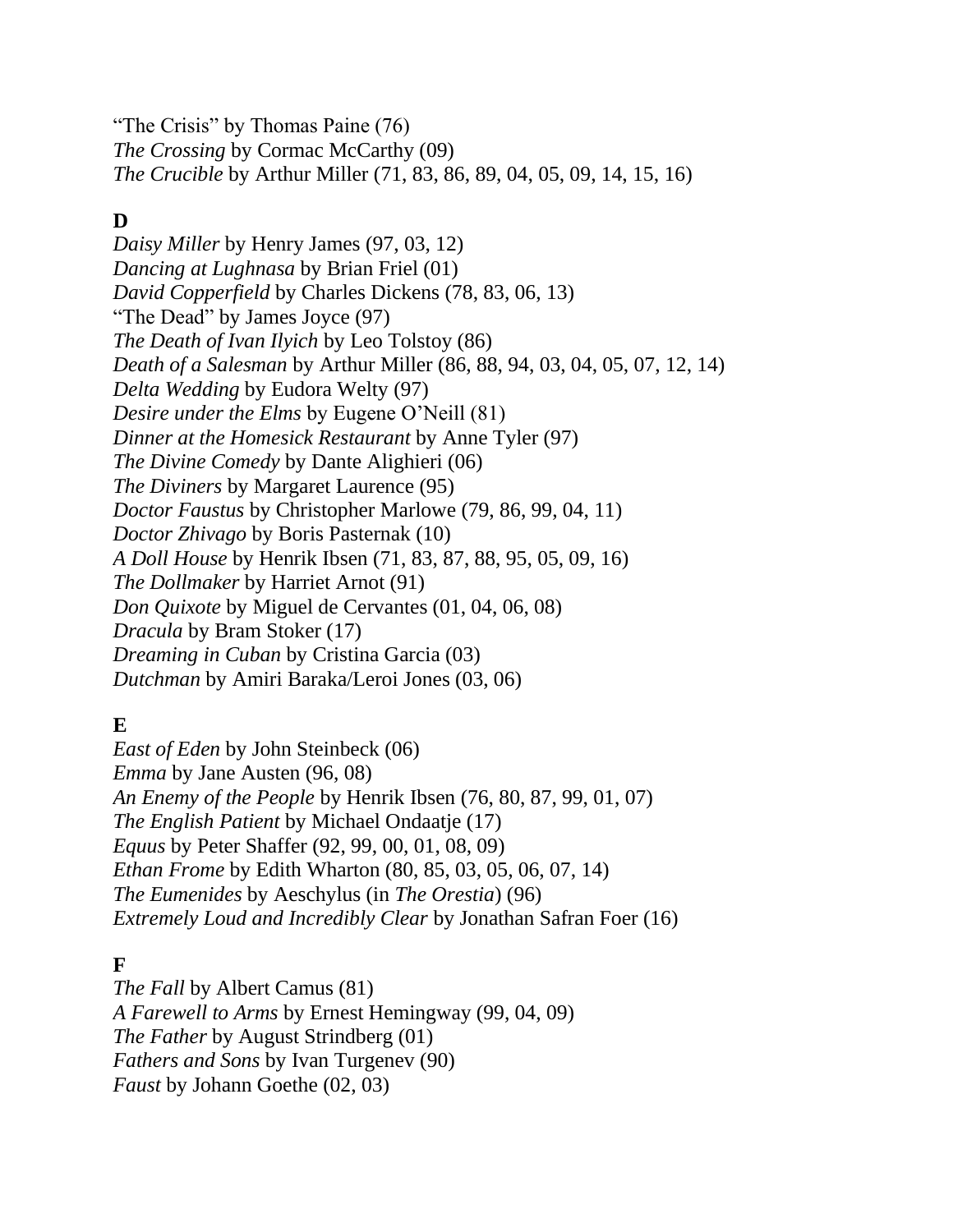*The Federalist* by Alexander Hamilton (76) *Fences* by August Wilson (02, 03, 05, 09, 10) *A Fine Balance* by Rohinton Mistry (03) *Fifth Business* by Robertson Davis (00, 07) *The Fixer* by Bernard Malamud (07) *For Whom the Bell Tolls* by Ernest Hemingway (03, 06) *Frankenstein* by Mary Shelley (89, 00, 03, 06, 08, 15, 17) *A Free Life: A Novel* by Ha Jin (10)

### **G**

*A Gathering of Old Men* by Ernest Gaines (00, 11) *Germinal* by Emile Zola (09) *A Gesture Life* by Chang-Rae Lee (04, 05, 15) *Ghosts* by Henrik Ibsen (00, 04) *The Glass Menagerie* by Tennessee Williams (71, 90, 94, 97, 99, 02, 08, 09, 10, 12) *The God of Small Things* by Arundhati Roy (10, 11, 13) *Going After Cacciato* by Tim O'Brien (01, 06, 10) *The Golden Bowl* by Henry James (09) *The Good Soldier* by Ford Maddox Ford (00, 11) *The Grapes of Wrath* by John Steinbeck (95, 03, 06, 09, 10, 11, 12, 13) *Great Expectations* by Charles Dickens (79, 80, 88, 89, 92, 95, 96, 00, 01, 02, 03, 04, 05, 07, 08, 10, 12, 13, 15, 17) *The Great Gatsby* by F. Scott Fitzgerald (82, 83, 88, 91, 92, 97, 00, 02, 04, 05, 07, 10, 16) *Grendel* by John Gardner (17) *Go Tell It on the Mountain* by James Baldwin (83, 88, 90, 05, 09) *Gulliver's Travels* by Jonathan Swift (87, 89, 01, 04, 06, 09)

# **H**

*The Hairy Ape* by Eugene O'Neill (89, 0994, 97, 99, 00) *Hamlet* by William Shakespeare (88, 94, 97, 99, 00, 16) *The Handmaid's Tale* by Margaret Atwood (03, 09) *Hard Times* by Charles Dickens (87, 90, 09) *Heart of Darkness* by Joseph Conrad (71, 76, 91, 94, 96, 99, 00, 01, 02, 03, 04, 06, 09, 10, 11, 12, 15, 16) *The Heart of the Matter* by Graham Greene (71) *Hedda Gabler* by Henrik Ibsen (79, 92, 00, 02, 03, 05) *Henry IV, Parts I and II* by William Shakespeare (80, 90, 08) *Henry V* by William Shakespeare (02) *A High Wind in Jamaica* by Richard Hughes (08) *The Homecoming* by Harold Pinter (78, 90)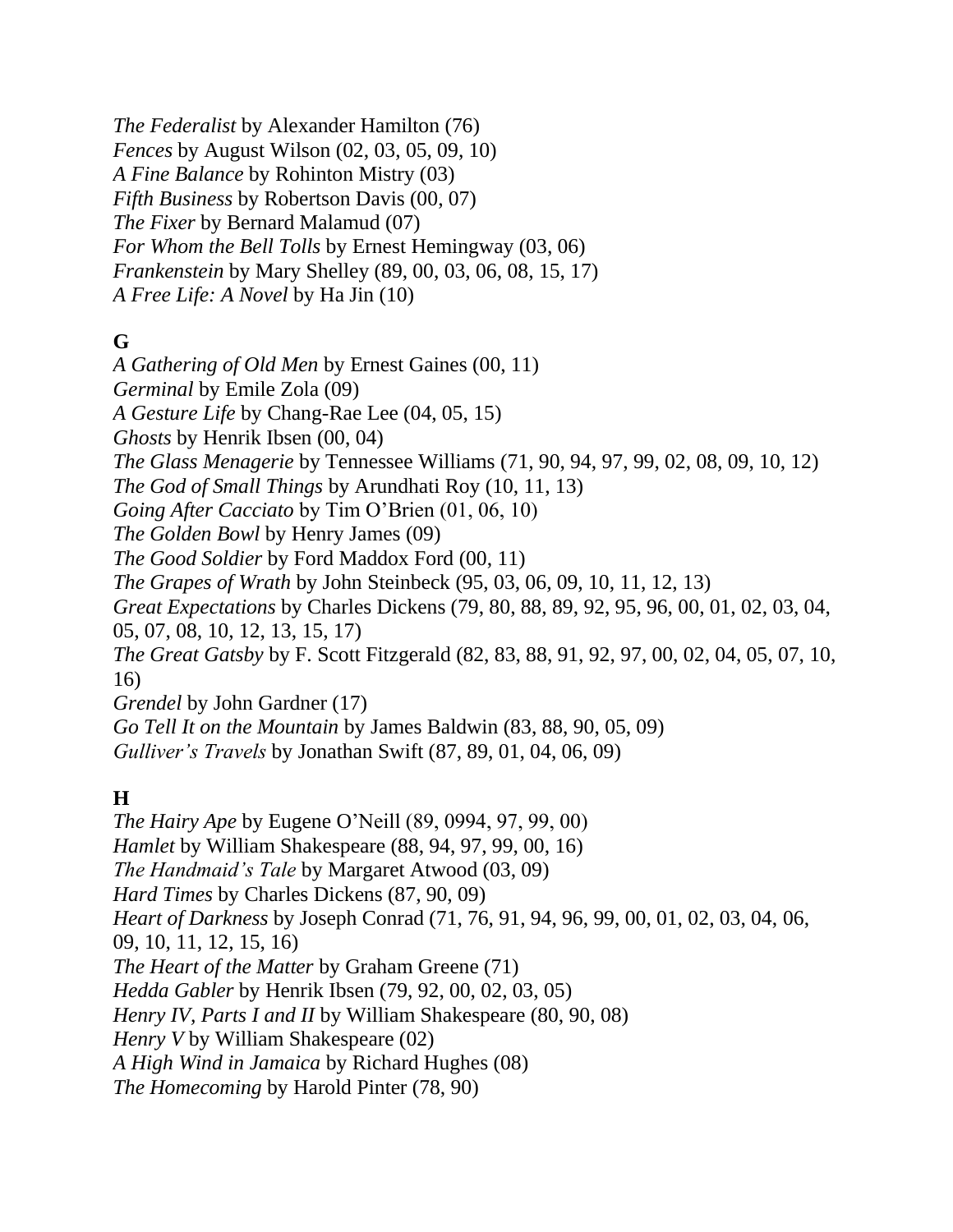*Home to Harlem* by Claude McKay (10) *A House for Mr. Biswas* by V. S. Naipul (10) *House Made of Dawn* by N. Scott Momaday (95, 06, 09) *The House of Mirth* by Edith Wharton (04, 07, 10) *The House of Seven Gables* by Nathaniel Hawthorne (89) *The House on Mango Street* by Sandra Cisneros (08, 10, 13)

# **I**

*The Iliad* by Homer (80, 17) *The Importance of Being Earnest* by Oscar Wilde (06, 17) *The Inheritance of Loss* by Kiran Desai (10) *In the Lake of the Woods* by Tim O'Brien (00, 16) *In the Time of Butterflies* by Julia Alvarez (05) *Invisible Man* by Ralph Ellison (76, 77, 78, 82, 83, 85, 86, 87, 88, 89, 91, 94, 95, 96, 97, 01, 03, 04, 05, 07, 08, 09, 10, 11, 12, 13, 15, 16)

### **J**

*Jane Eyre* by Charlotte Bronte (78, 79, 80, 88, 91, 94, 95, 96, 97, 99, 00, 05, 07, 08, 10, 13, 16, 17) *Jasmine* by Bharati Mukherjee (99, 10, 13) *J.B.* by Archibald MacLeish (81, 94) *Joe Turner's Come and Gone* by August Wilson (00, 04) *The Joy Luck Club* by Amy Tan (97, 03, 13) *Joseph Andrews* by Henry Fielding (99) *Jude the Obscure* by Thomas Hardy (71, 76, 80, 85, 87, 95, 04, 09, 10, 16) *Julius Caesar* by William Shakespeare (82, 97, 05, 07, 09) *The Jungle* by Upton Sinclair (77, 78, 82, 88, 89, 90, 96, 09)

#### **K**

*Kafka on the Shore* by Haruki Murakami (08) *King Lear* by William Shakespeare (77, 78, 82, 88, 89, 90, 96, 01, 03, 04, 05, 06, 08, 10, 11, 12, 14) *The Kite Runner* by Khaled Hosseini (07, 08, 09, 15, 16)

#### **L**

*Lady Windermere's Fan* by Oscar Wilde (09) *The Last of the Mohicans* by James Fenimore Cooper (15) *A Lesson before Dying* by Ernest Gaines (99, 11) *Letters from an American Farmer* by St. John de Crèvecœur (76), 11) *Linden Hills* by Gloria Naylor (14) *Light in August* by William Faulkner (71, 79, 81, 82, 83, 85, 95, 99, 03, 06, 11, 17)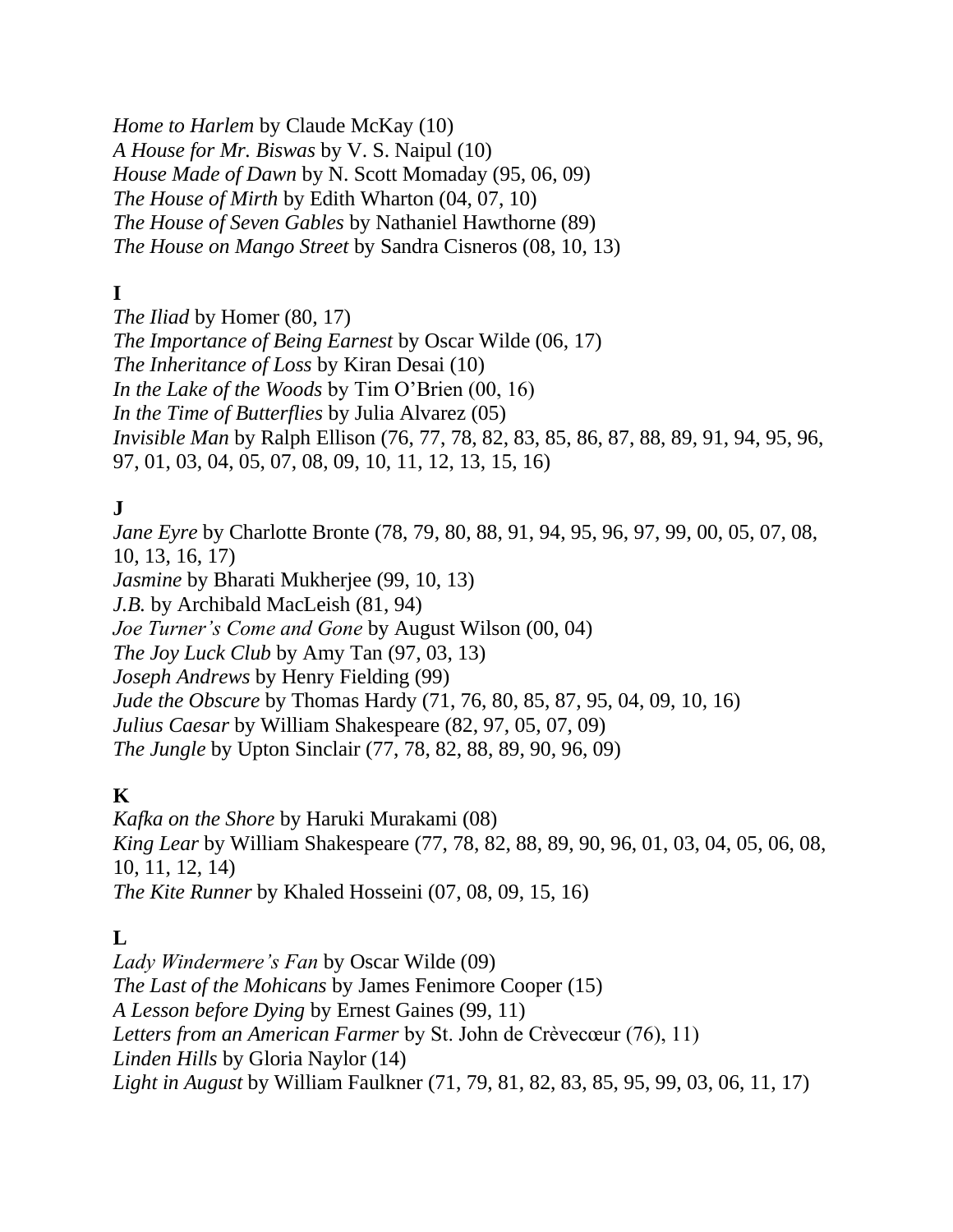*The Little Foxes* by Lillian Hellman (85, 90, 10) *Little Women* by Louisa May Alcott (08) *Long Day's Journey into Night* by Eugene O'Neill (90, 03, 07) *Look Homeward, Ange*l by Thomas Wolfe (10) *Lord Jim* by Joseph Conrad (77, 78, 82, 86, 00, 03, 07) *Lord of the Flies* by William Golding (85, 08, 15) *The Loved One* by Evelyn Waugh (89) *Love Medicine* by Louise Erdrich (95) "Love Song of J. Alfred Prufrock" by T. S. Eliot (85) *Lysistrata* by Aristophanes (87)

#### **M**

*Macbeth* by William Shakespeare (83, 99, 03, 05, 09, 17) *Madame Bovary* by Gustave Flaubert (80, 85, 04, 05, 06, 09, 10, 16) *Maggie: A Girl of the Streets* by Stephen Crane (12) *Main Street* by Sinclair Lewis (87, 09) *Major Barbara* by George Bernard Shaw (79, 96, 04, 07, 09, 11) *Man and Superman* by George Bernard Shaw (81) *Mansfield Park* by Jane Austen (03, 06, 15) *Master Harold...and the Boys* by Athol Fugard (03, 08, 09) *The Mayor of Casterbridge* by Thomas Hardy (94, 99, 00, 02, 07, 10, 11, 17) *M. Butterfly* by David Henry Wang (95, 11, 12, 16) *Medea* by Euripides (82, 92, 95, 01, 03, 15) *The Member of the Wedding* by Carson McCullers (97, 08) *The Memory Keeper's Daughter* by Kim Edwards (09, 14, 16) *The Merchant of Venice* by William Shakespeare (85, 91, 95, 02, 03, 11, 15) *Metamorphosis* by Franz Kafka (78, 89, 17) *Middlemarch* by George Eliot (95, 04, 05, 07, 17) *Middle Passage* by V. S. Naipaul (06) *Middlesex* by Jeffrey Eugenides (16) *A Midsummer Night's Dream* by William Shakespeare (06, 12) *The Mill on the Floss* by George Eliot (90, 92, 04) *The Misanthrope* by Moliere (08) *Miss Lonelyhearts* by Nathanael West (89) *Moby Dick* by Herman Melville (76, 77, 78, 79, 80, 89, 94, 96, 01, 03, 04, 05, 06, 07, 09) *Moll Flanders* by Daniel Defoe (76, 77, 86, 87, 95, 09) *Monkey Bridge* by Lan Cao (00, 03) *The Moor's Last Sigh* by Salman Rushdie (07) *Mother Courage and Her Children* by Berthold Brecht (85, 87, 06) *Mrs. Dalloway* by Virginia Woolf (94, 97, 04, 05, 07, 11)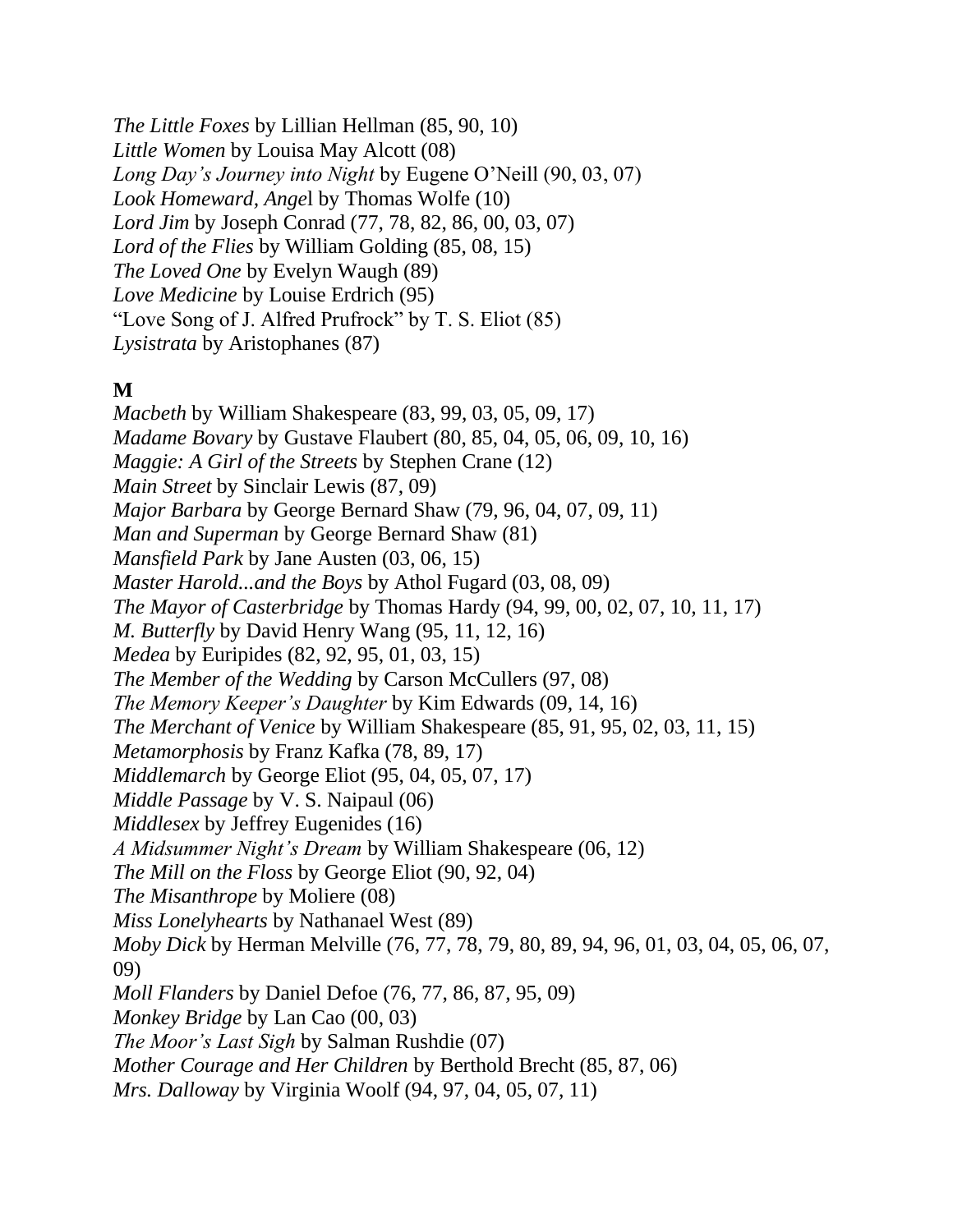*Mrs. Warren's Profession* by George Bernard Shaw (87, 90, 95, 02, 09) *Much Ado About Nothing* by William Shakespeare (97, 14, 16) *Murder in the Cathedral* by T. S. Eliot (76, 80, 85, 95, 07, 11) "My Last Duchess" by Robert Browning (85) *My Ántonia* by Willa Cather (03, 08, 10, 12) *My Name is Asher Lev* by Chaim Potok (03)

#### **N**

*The Namesake* by Jhumpa Lahiri (09, 10, 13) *Native Son* by Richard Wright (79, 82, 85, 87, 95, 01, 04, 09, 11, 12) *Native Speaker* by Chang-Rae Lee (99, 03, 05, 07, 08) *Never Let Me Go* by Kazuo Ishiguro (09, 10, 16) *Night* by Elie Weisel (15) *1984* by George Orwell (87, 94, 05, 09) *No Country for Old Men* by Cormac McCarthy (17) *No Exit* by John Paul Sartre (86, 12) *Noah's Compass* by Anne Tyler (14) *No-No Boy* by John Okada (95) *Notes from the Underground* by Fyodor Dostoevski (89)

### **O**

*Obasan* by Joy Kogawa (94, 95, 04, 05, 06, 07, 10) *The Octopus* by Frank Norris (09) *The Odyssey* by Homer (86, 06, 10, 15, 17) *Oedipus Rex* by Sophocles (77, 85, 88, 00, 03, 04, 11, 17) *Of Mice and Men* by John Steinbeck (01) *Old School* by Tobia Wolff (08) *Oliver Twist* by Charles Dickens (09, 15) *One Day in the Life of Ivan Denisovich* by Alexander Solzhenitsyn (05, 10) *One Flew Over the Cuckoo's Nest* by Ken Kesey (01, 12, 15) *One Hundred Years of Solitude* by Gabriel Garcia Marquez (89, 04, 12) *O Pioneers!* by Willa Cather (06) *The Optimist's Daughter* by Eudora Welty (94) *The Orestia* by Aeschylus (90) *Orlando: A Biography* by Virginia Woolf (04, 17) *Oryx and Crake* by Margaret Atwood (12, 14, 16, 17) *Othello* by William Shakespeare (79, 85, 88, 92, 95, 03, 04, 07, 11, 14, 15, 16) *The Other* by Thomas Tryon (10) *Our Mutual Friend* by Charles Dickens (90)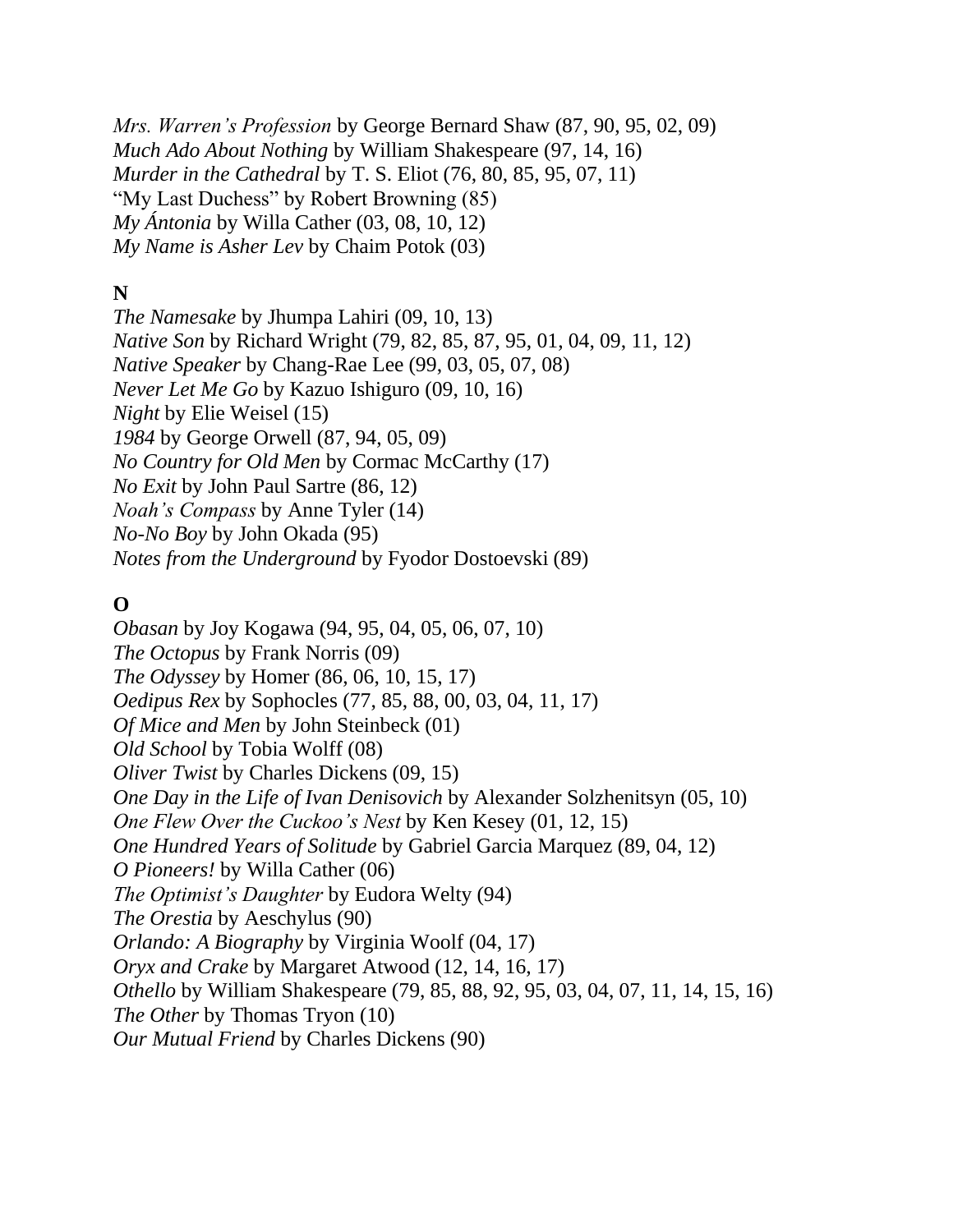*Our Town* by Thornton Wilder (86, 97, 09) *Out of Africa* by Isaak Dinesen (06)

# **P**

*Pale Fire* by Vladimir Nabokov (01) *Pamela* by Samuel Richardson (86) *A Passage to India* by E. M. Forster (71, 77, 78, 88, 91, 92, 07, 09, 12) *Paradise Lost* by John Milton (85, 86, 10) *Passing* by Nella Larsen (11) *Peer Gynt* by Henrik Ibsen (06) *Père Goriot* by Honore de Balzac (02) *Persuasion* by Jane Austen (90, 05, 07) *Phaedre* by Jean Racine (92, 03) *The Piano Lesson* by August Wilson (96, 99, 07, 08, 10, 12) *The Picture of Dorian Gray* by Oscar Wilde (02, 16) *The Plague* by Albert Camus (02, 09, 12) *The Playboy of the Western World* by John Millington Synge (17) *Pnin* by Vladimir Nabokov (97) *Pocho* by Jose Antonio Villarreal (02, 08) *The Poisonwood Bible* by Barbara Kingsolver (10, 11, 12, 14) *Portrait of a Lady* by Henry James ( 88, 92, 96, 03, 05, 07, 11, 14, 16) *Portrait of the Artist as a Young Man* by James Joyce (76, 77, 80, 86, 88, 96, 99, 04, 05, 08, 09, 10, 11, 13) *The Power and the Glory* by Graham Greene (95) *Praisesong for the Widow* by Paule Marshall (96) *A Prayer for Owen Meany* by John Irving (09, 14, 17) *Pride and Prejudice* by Jane Austen (83, 88, 92, 97, 08, 11, 12, 16) *The Prime of Miss Jean Brodie* by Muriel Spark (90, 08) *Purple Hibiscus* by Chimamanda Ngozi Adichie (13) *Push* by Sapphire (07) *Pygmalion* by George Bernard Shaw (03, 05, 08)

# **R**

*Ragtime* by E. L. Doctorow (03, 07) *A Raisin in the Sun* by Lorraine Hansberry (87, 90, 94, 96, 99, 07, 09, 12, 14) *The Rape of the Lock* by Alexander Pope (81) *The Red Badge of Courage* by Stephen Crane (08, 15) *Redburn* by Herman Melville (87) *The Remains of the Day* by Kazuo Ishiguro (00, 03, 11) *Reservation Blues* by Sherman Alexie (08, 09) *The Return of the Native* by Thomas Hardy (07)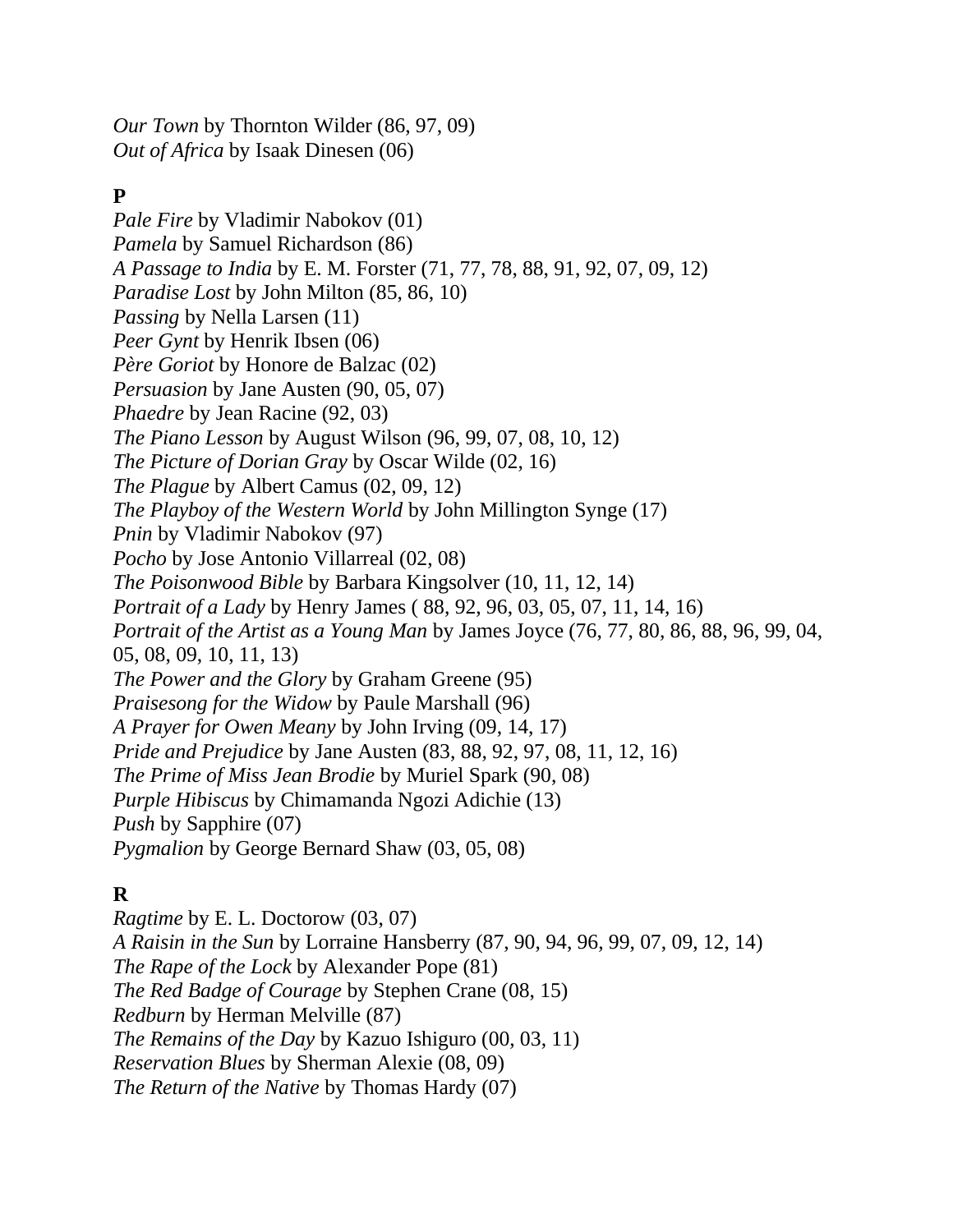*Rhinoceros* by Eugene Ionesco (09) *Richard III* by William Shakespeare (79) *A River Runs Through It* by Norman Maclean (08) *The Road* by Cormac McCarthy (10) *Robinson Crusoe* by Daniel Defoe (10) *A Room of One's Own* by Virginia Woolf (76) *A Room with a View* by E. M. Forster (03) *Romeo and Juliet* by William Shakespeare (90, 92, 97, 08) *Rosencrantz and Guildenstern Are Dead* by Tom Stoppard (81, 94, 00, 04, 05, 06, 10, 11)

### **S**

*Saint Joan* by George Bernard Shaw (95) *The Sandbox* by Edward Albee (71) *The Scarlet Letter* by Nathaniel Hawthorne (71, 77, 78, 83, 88, 91, 99, 02, 04, 05, 06, 11, 14, 15) *The Secret Life of Bees* by Sue Monk Kidd (13) *Sent for You Yesterday* by John Edgar Wideman (03) *A Separate Peace* by John Knowles (82, 07, 13) *Set This House on Fire* by William Styron (11) *The Shipping News* by E. Annie Proulx (97) *Siddhartha* by Herman Hesse (13) *Silas Marner* by George Eliot (02) *Sister Carrie* by Theodore Dreiser (87, 02, 04, 09, 10, 15) *Sister of My Heart* by Chitra Banerjee Divakaruni (10) *Slaughterhouse Five* by Kurt Vonnegut (91, 04) *Snow* by Orhan Pamuk (09) *Snow Falling on Cedars* by David Guterson (00, 10, 12) *Snow Flower and the Secret Fan* by Lisa See (16) *A Soldier's Play* by Charles Fuller (11) *Song of Solomon* by Toni Morrison (81, 88, 96, 00, 04, 05, 06, 07, 10, 13) *Sons and Lovers* by D. H. Lawrence (77, 90) *Sophie's Choice* by William Styron (09, 15) *The Sorrows of Young Werther* by Johann Wolfgang von Goethe (13) *The Sound and the Fury* by William Faulkner (77, 86, 97, 01, 07, 08, 13) *The Stone Angel* by Margaret Laurence (96, 04) *The Story of Edgar Sawtelle* by David Wroblewski (11, 13) *The Stranger* by Albert Camus (79, 82, 86, 04) *A Streetcar Named Desire* by Tennessee Williams (91, 92, 01, 04, 07, 08, 09, 10, 11, 14) *The Street* by Ann Petry (07)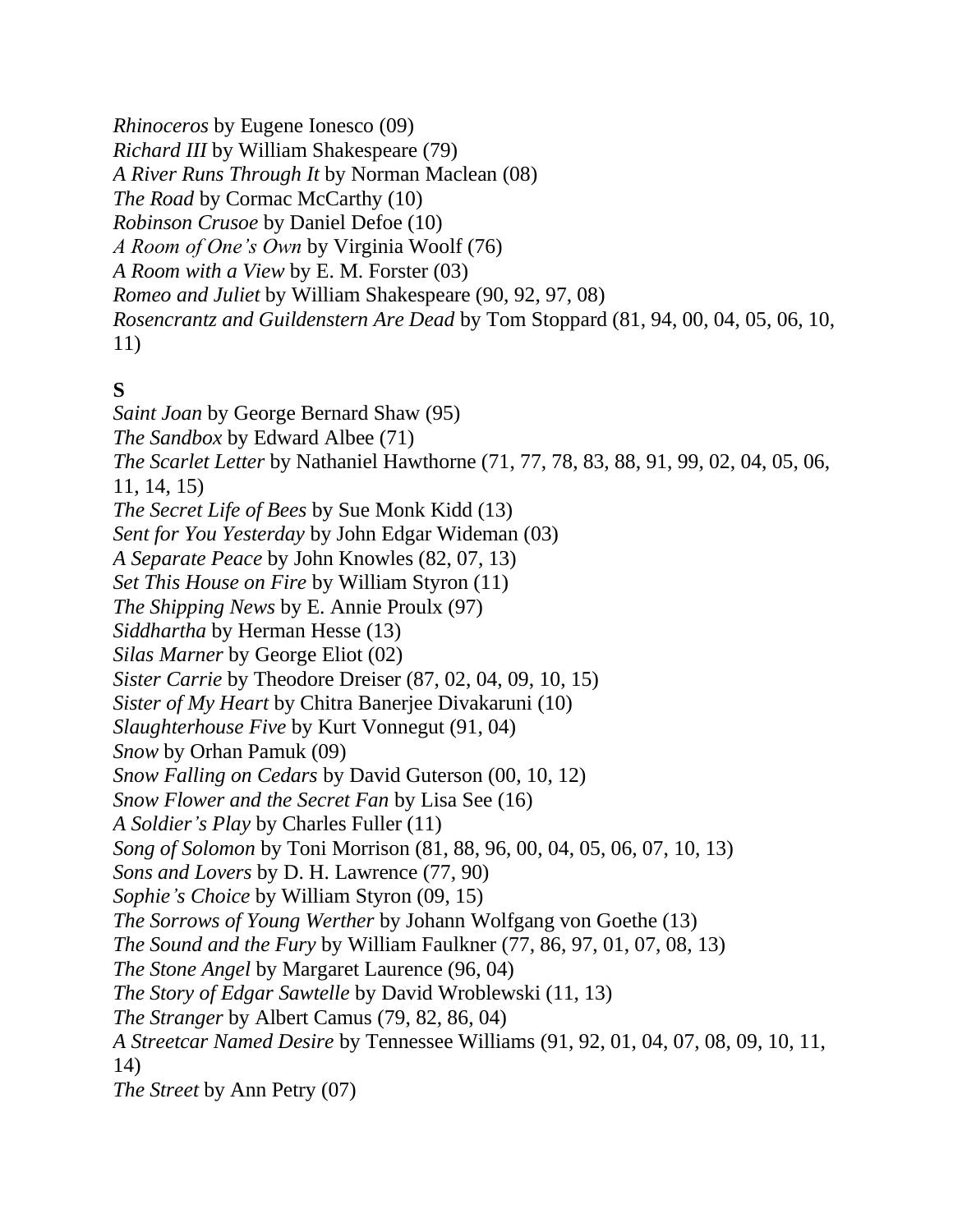*Sula* by Toni Morrison (92, 97, 02, 04, 07, 08, 10, 12) *Surfacing* by Margaret Atwood (05) *The Sun Also Rises* by Ernest Hemingway (85, 91, 95, 96, 04, 05, 12)

# **T**

*A Tale of Two Cities* by Charles Dickens (82, 91, 04, 08, 14) *Tartuffe* by Moliere (87) *The Tempest* by William Shakespeare (71, 78, 96, 03, 05, 07, 10) *Tess of the D'Urbervilles* by Thomas Hardy (82, 91, 03, 06, 07, 12, 14, 15) *Their Eyes Were Watching God* by Zorah Neale Hurston (88, 90, 91, 96, 04, 05, 06, 07, 08, 10, 11, 13, 14, 17) *Things Fall Apart* by Chinua Achebe (91, 97, 03, 09, 10, 11, 14) *The Things They Carried* by Tim O'Brien (04, 09) *A Thousand Acres* by Jane Smiley (06, 14) *A Thousand Splendid Suns* by Khaled Hosseini (11, 13) *To Kill a Mockingbird* by Harper Lee (08, 09, 11, 13, 15) *To the Lighthouse* by Virginia Woolf (77, 86, 88, 08) *Tom Jones* by Henry Fielding (90, 00, 06, 08, 17) *Tracks* by Louise Erdrich (05) *A Tree Grows in Brooklyn* by Betty Smith (13) *The Trial* by Franz Kafka (88, 89, 00, 11) *Trifles* by Susan Glaspell (00) *Tristram Shandy* by Laurence Sterne (86) *The Turn of the Screw* by Henry James (92, 94, 00, 02, 04, 08) *Twelfth Night* by William Shakespeare (85, 94, 96, 11, 16, 17) *Typical American* by Gish Jen (02, 03, 05)

### **U**

*Uncle Tom's Cabin* by Harriet Beecher Stowe (87, 09) *U.S.A.* (trilogy) by John Dos Passos (09)

#### **V**

*The Vicar of Wakefield* by Oliver Goldsmith (06) *Victory* by Joseph Conrad (83) *Volpone* by Ben Jonson (83)

#### **W**

*Waiting for Godot* by Samuel Beckett (77, 85, 86, 89, 94, 01, 09, 12, 17) *The Warden* by Anthony Trollope (96) *Washington Square* by Henry James (90) *The Wasteland* by T. S. Eliot (81)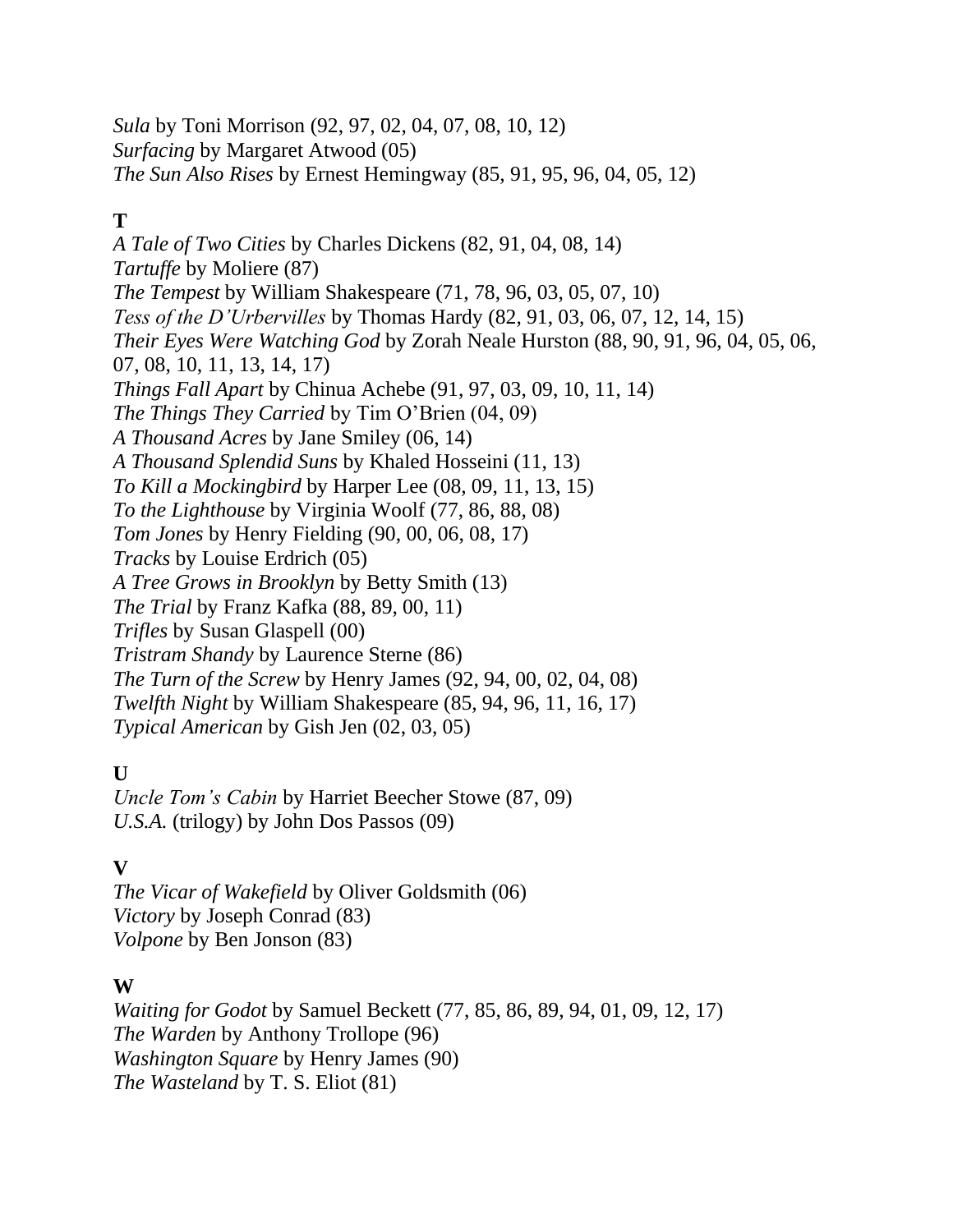*Watch on the Rhine* by Lillian Hellman (87) *The Way of the World* by William Congreve (71) *The Way We Live Now* by Anthony Trollope (06) *We Were the Mulvaneys* by Joyce Carol Oates (07) *When the Emperor Was Divine* by Julie Otsuka (12) *Who Has Seen the Wind* by W. O. Mitchell (11) *Who's Afraid of Virginia Woolf?* by Edward Albee (88, 94, 00, 04, 07, 11, 15, 16) *Wide Sargasso Sea* by Jean Rhys (89, 92, 05, 07, 08) *The Wild Duck* by Henrik Ibsen (78) *Winter in the Blood* by James Welch (95) *Winter's Tale* by William Shakespeare (82, 89, 95, 06) *Wise Blood* by Flannery O'Connor (82, 89, 95, 09, 10) *Woman Warrior* by Maxine Hong Kingston (91, 08, 13) *The Women of Brewster Place* by Gloria Naylor (09, 10, 12, 14, 16) *Wuthering Heights* by Emily Bronte (71,77, 78, 79, 83, 86, 88, 89, 90, 91, 92, 96, 97, 99, 01, 06, 07, 08, 10, 12, 15, 16, 17)

# **Y**

*A Yellow Raft in Blue Water* by Michael Dorris (16)

# **Z**

*The Zoo Story* by Edward Albee (82, 01) *Zoot Suit* by Luis Valdez (95)

#### **Most Frequently Cited 1970-2015**

28 *Invisible Man* by Ralph Ellison

23 *Wuthering Heights* by Emily Bronte

20 *Great Expectations* by Charles Dickens

18 *Heart of Darkness* by Joseph Conrad

18 *Jane Eyre* by Charlotte Bronte

17 *Crime and Punishment* by Fyodor Dostoevski

17 *King Lear* by William Shakespeare

15 *The Adventures of Huckleberry Finn* by Mark Twain

15 *Moby Dick* by Herman Melville

14 *Catch-22* by Joseph Heller

14 *Portrait of the Artist as a Young Man* by James Joyce

14 *Their Eyes Were Watching God* by Zorah Neale Hurston

14 *The Scarlet Letter* by Nathaniel Hawthorne

13 *The Great Gatsby* by F. Scott Fitzgerald

13 *The Awakening* by Kate Chopin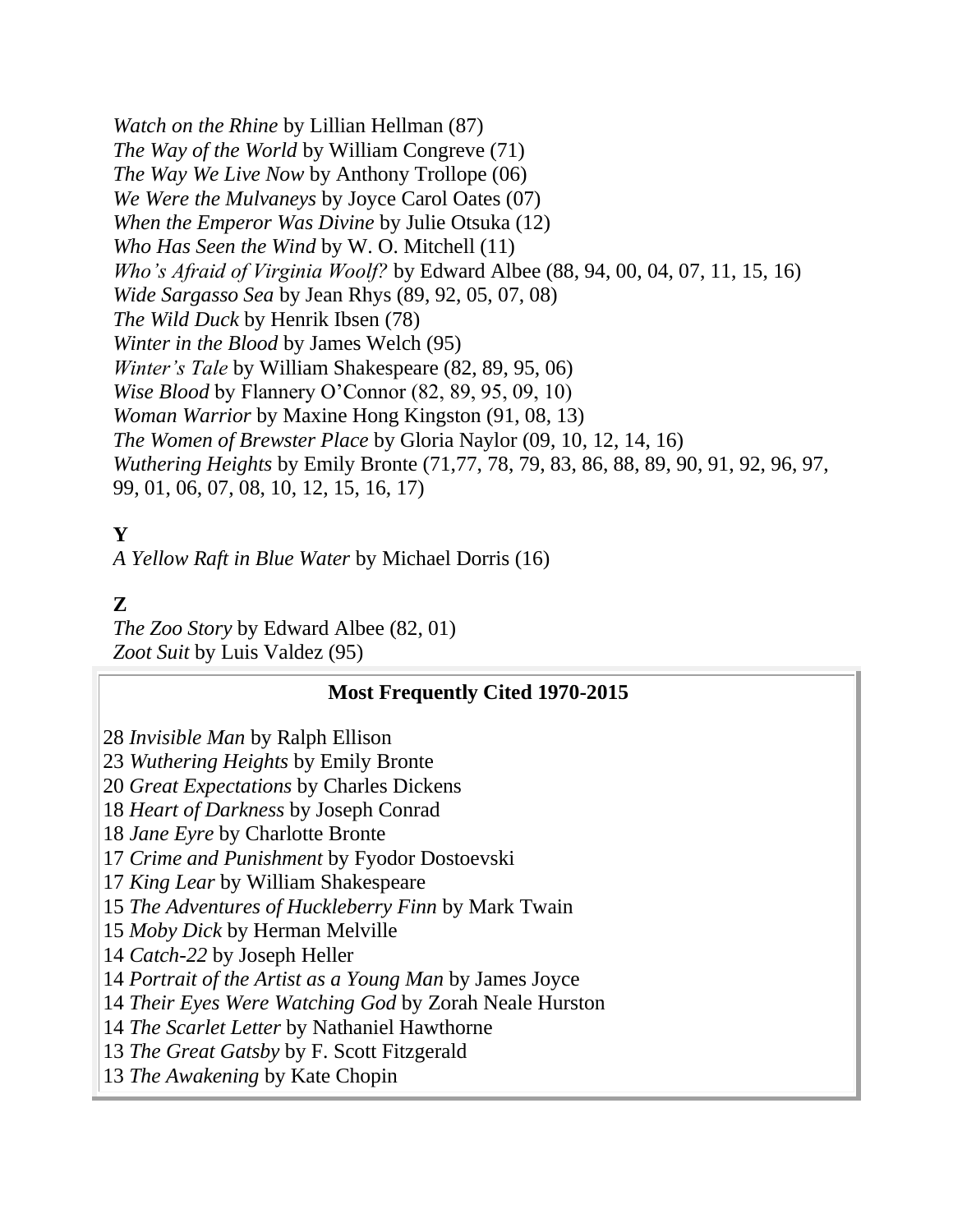*Beloved* by Toni Morrison *Billy Budd* by Herman Melville *Light in August* by William Faulkner *Ceremony* by Leslie Marmon Silko *The Color Purple* by Alice Walker *Othello* by William Shakespeare *Antigone* by Sophocles *As I Lay Dying* by William Faulkner *The Crucible* by Arthur Miller *The Glass Menagerie* by Tennessee Williams *Native Son* by Richard Wright *Song of Solomon* by Toni Morrison *A Streetcar Named Desire* by Tennessee Williams *Anna Karenina* by Leo Tolstoy *Death of a Salesman* by Arthur Miller *Jude the Obscure* by Thomas Hardy *A Passage to India* by E. M. Forster *Portrait of a Lady* by Henry James *A Raisin in the Sun* by Lorraine Hansberry *Waiting for Godot* by Samuel Beckett *All the Pretty Horses* by Cormac McCarthy *Bless Me, Ultima* by Rudolfo Anaya *Candide* by Voltaire *The Grapes of Wrath* by John Steinbeck *The Jungle* by Upton Sinclair *Madame Bovary* by Gustave Flaubert *The Mayor of Casterbridge* by Thomas Hardy *Oedipus Rex* by Sophocles *Pride and Prejudice* by Jane Austen *Rosencrantz and Guildenstern Are Dead* by Tom Stoppard *Sula* by Toni Morrison *Tess of the D'Urbervilles* by Thomas Hardy *A Doll House* by Henrik Ibsen *All the King's Men* by Robert Penn Warren *Cry, The Beloved Country* by Alan Paton *7 Ethan Frome* by Edith Wharton *Frankenstein* by Mary Shelley *Lord Jim* by Joseph Conrad *Medea* by Euripides *The Merchant of Venice* by William Shakespeare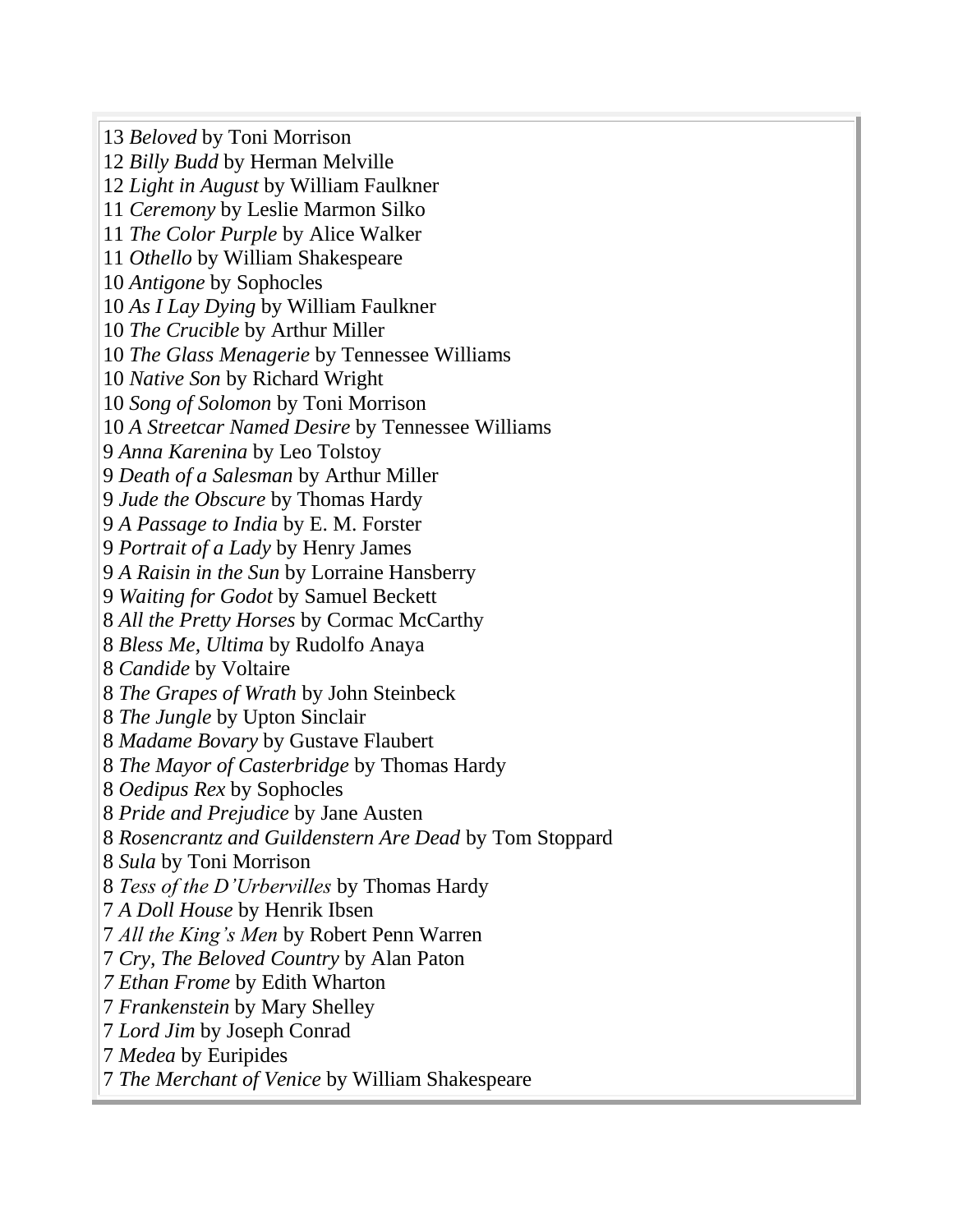*The Sound and the Fury* by William Faulkner *The Sun Also Rises* by Ernest Hemingway *The Tempest* by William Shakespeare *Twelfth Night* by William Shakespeare *Things Fall Apart* by Chinua Achebe *Who's Afraid of Virginia Woolf?* by Edward Albee *Age of Innocence* by Edith Wharton *An Enemy of the People* by Henrik Ibsen *Equus* by Peter Shaffer *Gulliver's Travels* by Jonathan Swift *Hamlet* by William Shakespeare *Hedda Gabler* by Henrik Ibsen *Macbeth* by William Shakespeare *Major Barbara* by George Bernard Shaw *Moll Flanders* by Daniel Defoe *Mrs. Dalloway* by Virginia Woolf *Murder in the Cathedral* by T. S. Eliot *Obasan* by Joy Kogawa *The Piano Lesson* by August Wilson *The Turn of the Screw* by Henry James *Bleak House* by Charles Dickens *Brave New World* by Aldous Huxley *The Cherry Orchard* by Anton Chkhov *Doctor Faustus* by Christopher Marlowe *Go Tell It on the Mountain* by James Baldwin *Middlemarchy* by George Eliot *Mrs. Warren's Profession* by George Bernard Shaw *Sister Carrie* by Theodore Dreiser *A Tale of Two Cities* by Charles Dickens *To Kill a Mockingbird* by Harper Lee *Tom Jones* by Henry Fielding *Wide Sargasso Sea* by Jean Rhys *Wise Blood* by Flannery O'Connor